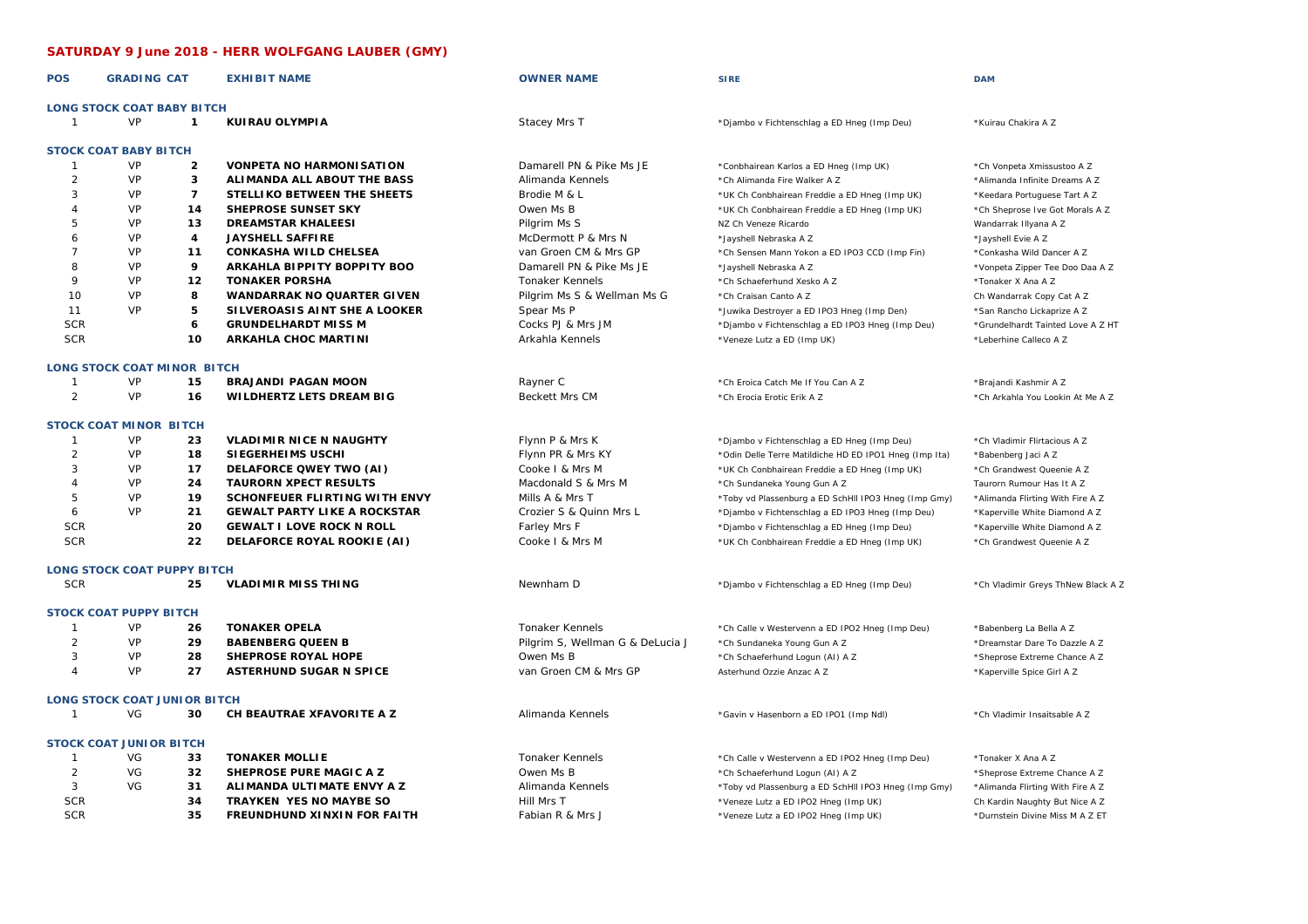## **SATURDAY 9 June 2018 - HERR WOLFGANG LAUBER (GMY) - continued**

| <b>POS</b>     | <b>GRADING CAT</b>                   |    | <b>EXHIBIT NAME</b>                 | <b>OWNER NAME</b>           | <b>SIRE</b>                                            | <b>DAM</b>                            |
|----------------|--------------------------------------|----|-------------------------------------|-----------------------------|--------------------------------------------------------|---------------------------------------|
|                | LONG STOCK COAT INTERMEDIATE BITCH   |    |                                     |                             |                                                        |                                       |
| -1             | VG                                   | 38 | *CH VONPETA GRACE N BEAUTY (AI) A Z | Damarell PN & Pike Ms JE    | *Fremont Hells Bells A Z                               | *Natchez Evas Revenge A Z             |
| $\overline{2}$ | VG                                   | 39 | <b>GILARISHA ZSA ZSA</b>            | Archbold Mrs R              | *Ch Shernaa Pakros a ED IPO2 HT Hneg (Imp UK)          | *Gilarisha Twist of Fate A Z          |
| 3              | VG                                   | 36 | *RANDINKA ROCK STAR A Z             | Booth J                     | *Juwika Destroyer a ED IPO3 (Imp Den)                  | *Bodecka A Cut Above A Z              |
|                | <b>STOCK COAT INTERMEDIATE BITCH</b> |    |                                     |                             |                                                        |                                       |
| $\overline{1}$ | VG                                   | 49 | *VONPETA GIVE US A GRIN (AI) A Z    | Damarell PN & Pike Ms JE    | *Fremont Hells Bells A Z                               | *Natchez Evas Revenge A Z             |
| 2              | VG                                   | 43 | *LAGO GIANNINA A Z                  | Lago & Babenberg Kennels    | *Odin Delle Terre Matildiche HD ED IPO1 Hneg (Imp Ita) | *Babenberg Jasmina A Z                |
| 3              | VG                                   | 47 | ALIMANDA TICKLED PINK A Z           | Alimanda Kennels            | *Ch Xaro vd Plassenburg a ED IPO2 Hneg (Imp Deu)       | *Ch Alimanda Greys Anatomy A Z        |
| $\overline{4}$ | VG                                   | 44 | *CH VONPETA FAZE IM GOIN THRU A Z   | Damarell PN & Pike Ms JE    | *Ch Alimanda Fire Walker A Z                           | *Vonpeta Ourbillidakid A Z            |
| 5              | VG                                   | 50 | <b>KAPERVILLE JOURNEY WAY A Z</b>   | Hume Miss L & Crozier S     | *Ch Schaeferhund Xesko A Z                             | *Kaperville Smith N Wesson A Z        |
| 6              | VG                                   | 52 | *KYOARA HOLLY A Z                   | Owen Ms B                   | *Labo v Schollweiher a ED SchHill IPO3 (Imp Deu)       | *Briska Kaizen a ED IPO1 (Imp Deu)    |
| $\overline{7}$ | VG                                   | 48 | <b>RHOSYN VANTARA A Z</b>           | Collins SJ & Mrs C          | *Ch Calle v Westervenn a ED IPO2 Hneg (Imp Deu)        | *Rhosyn Taperstry A Z                 |
| 8              | VG                                   | 41 | *GILARISHA WESTIES WPHUKN WORRY A Z | Archbold Mrs R              | *Ch Pepe vd Zenteiche a ED IPO1 Hneg (Imp Deu)         | *Gilarisha Running Bear A Z           |
| 9              | VG                                   | 54 | <b>EVERLIEB GERTRUDE</b>            | DeLuca Mrs H                | *Arkahla You Can Not B Serious A Z                     | *Everlieb Bazinga A Z                 |
| 10             | VG                                   | 53 | STOLZERHUND MISS DEMEANOR A Z       | Quinn Mrs L                 | *Ch Schaeferhund Xesko A Z                             | *Leppsdorf Tilly A Z                  |
| 11             | VG                                   | 42 | STELLIKO AINT NO STOPPIN US A Z     | Brodie M & L                | *Ch Calle v Westervenn a ED IPO2 Hneg (Imp Deu)        | *Keedara Portuguese Tart A Z          |
| <b>SCR</b>     |                                      | 46 | <b>BELLUNA ALLIZE</b>               | Smith-Mitchell Miss S       | *Sup Ch Vonpeta Ugottabekidding A Z                    | *Vonrauten Delite A Z                 |
| <b>SCR</b>     |                                      | 51 | JAYSHELL PHOEBE A Z                 | McDermott P & Mrs N         | *Ch Labo v Schollweiher a ED SchHill IPO3 (Imp Deu)    | *Jayshell Kenzie A Z                  |
|                | <b>LONG STOCK COAT OPEN BITCH</b>    |    |                                     |                             |                                                        |                                       |
| $\mathbf{1}$   | EX                                   | 55 | *CH VLADIMIR INSAITSABLE A Z        | West D                      | *Toby vd Plassenburg a ED SchHII IPO3 Hneg (Imp Deu)   | *Sup Ch Vladimir Anarchy A Z ET       |
| $\overline{2}$ | EX                                   | 58 | *SCHAEFERHUND STACEY A Z            | Stacey Mrs T                | *Labo v Schollweiher a ED SchHill IPO3 (Imp Deu)       | *Schaeferhund Xeena A Z               |
| 3              | EX                                   | 56 | *CH ARKAHLA YOU LOOKIN AT ME A Z    | Beckett Mrs CM              | *Hayo aus Agrigento a ED SchHI (Imp Gmy)               | *Ch Arkahla Waltzing Matilda A Z      |
| $\overline{4}$ | EX                                   | 59 | *CH GRANDWEST GOLD SPARKLE A Z      | Cooke I & Mrs M             | *Astasia Paca A Z                                      | *Grandwest Utara A Z                  |
| 5              | EX                                   | 57 | *CH EROICA EVEREST A Z              | Leonard Mrs C & Morton K    | *Ch Eroica Catch Me If You Can A Z                     | *Ch Vladimir Glam I Am A Z            |
|                | <b>STOCK COAT OPEN BITCH</b>         |    |                                     |                             |                                                        |                                       |
| $\mathbf{1}$   | EX                                   | 68 | *CH VONPETA XMISSUSTOO A Z          | Damarell PN & Pike Ms JE    | *Esko ad Haus Zygadto a ED SchHll (Imp Gmy)            | *Vonpeta Ourbillidakid A Z            |
| 2              | EX                                   | 62 | *CH LEBERHINE UMEEKO A Z            | Evans R & Mrs D/Garvican H  | *Hatto v Hühnegrab a ED SchHIII Hneg (Imp Gmy)         | *Leberhine Maggie A Z                 |
| 3              | EX                                   | 67 | *TAURORN TAKE THAT A Z              | Wellman Ms G                | *Ch Schaeferhund Xesko A Z                             | *Taurorn Quarallia A Z                |
| $\overline{4}$ | EX                                   | 76 | *GEWALT TENNESSEE DREAM WEAVER A Z  | Crozier S & Hume Miss L     | *Xavi v Tronje a ED IPO2 (Imp Deu)                     | *Ch Hinterhaus French Tennesee A Z ET |
| 5              | EX                                   | 61 | *LAGO FIRENZE A Z                   | Pittelli S                  | *Odin Delle Terre Matildiche HD ED IPO1 Hneg (Imp It)  | *Tiffany di Fossombrone a ED (Imp It) |
| 6              | EX                                   | 77 | *ALIMANDA SHES THE ONE A Z          | Alimanda Kennels            | *Juwika Destroyer a ED IPO3 (Imp Den)                  | *Bruangie Something To Follow A Z     |
| $\overline{7}$ | EX                                   | 63 | *NATCHEZ EVAS REVENGE A Z           | Pike Ms JE & Damarell PN    | *Bluemax Shrek A Z                                     | *Vonpeta Our Evas Image A Z           |
| 8              | EX                                   | 78 | *RHOSYN TAYNTED AFFAIR A Z          | Collins SJ & Mrs C          | *Ch Calle v Westervenn a ED IPO2 Hneg (Imp Deu)        | *Rhosyn Dangerous Affair A Z          |
| 9              | EX                                   | 66 | *CH JAYSHELL KENZIE A Z             | McDermott P & Mrs N         | *Ch Bluemax Salt A Z                                   | *Ch Jayshell Winona A Z               |
| 10             | EX                                   | 45 | *MANVETTOM BRUNILDA JEWEL A Z       | Thomas J                    | *Ch Schaeferhund Xesko A Z                             | *Leberhine Nebraska A Z               |
| 11             | EX                                   | 70 | *SCHAEFERHUND LUKA (AI) A Z         | Hume Miss L & Brabham Mrs J | *Nino v Tronje a ED (Imp USA)                          | *Schaeferhund Xeena A Z               |
| 12             | EX                                   | 69 | *KINGKESHA AWYNTA DREAM A Z         | Kingkesha Kennels           | *Ch Orrinshir Elton John A Z ET                        | *Sannjesa Living The Dream A Z        |
| 13             | EX                                   | 75 | *CH ALIMANDA QARDASHIAN A Z         | Alimanda Kennels            | *Ch Alimanda Fire Walker A Z                           | *Ch Regalshep Eclipse A Z             |
| 14             | EX                                   | 74 | *RHOSYN STORMY SUMMER A Z           | Collins SJ & Mrs C          | *Ch Calle v Westervenn a ED IPO2 Hneg (Imp Deu)        | *Rhosyn Hot Koko A Z                  |
| 15             | EX                                   | 40 | *CH BRUANGIE YUREEKA ORASGOLD A Z   | Corlett Mrs V               | *Ch Alimanda Fire Walker A Z                           | *Leppsdorf Oriental Ora A Z           |
| 16             | VG                                   | 64 | *SAN RANCHO LICKAPRIZE A Z          | Spear Ms P                  | *Pepe vd Zenteiche a ED IPO1 Hneg (Imp Deu)            | *San Rancho Fizz Wizz A Z             |
| 17             | VG                                   | 71 | *JAKLEM BETWEEN THE SHEETS A Z      | Grigson Mrs J               | *Ch Alimanda Fire Walker A Z                           | *Bruangie Tia Maria A Z               |
| <b>SCR</b>     |                                      | 65 | *VONPETA ZIPPER TEE DOO DAA A Z     | Arkahla Kennels             | *Toby vd Plassenburg a ED SchHll IPO3 Hneg (Imp Deu)   | *Vonpeta Our Evas Image A Z           |
| <b>SCR</b>     |                                      | 73 | *LEBERHINE CALLECO A Z              | O'Loughlin/Evans/Garvican   | *Ch Calle v Westervenn a ED IPO2 Hneg (Imp Deu)        | *Leberhine Maggie A Z                 |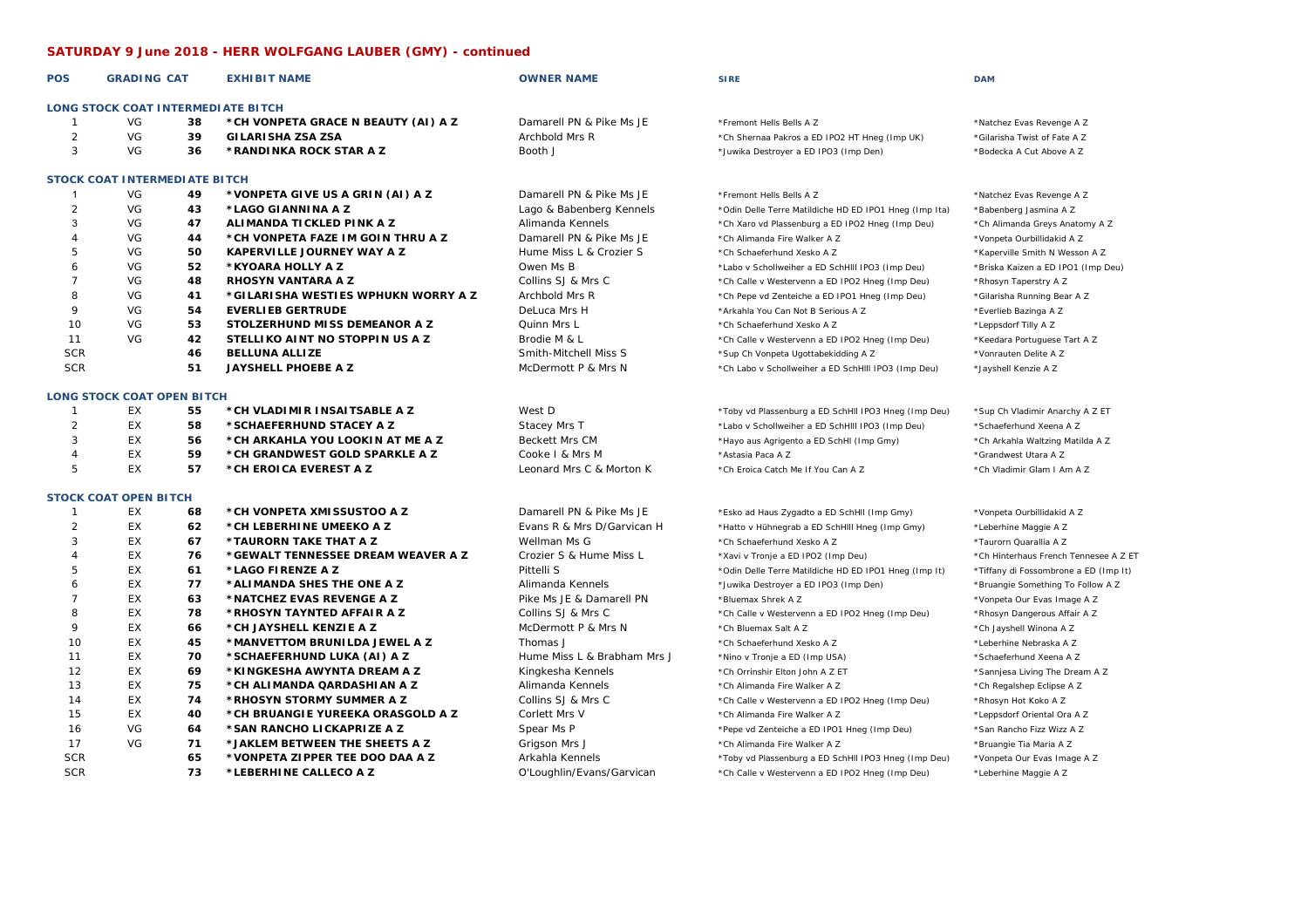## **SATURDAY 9 June 2018 - HERR WOLFGANG LAUBER (GMY) - continued**

| <b>POS</b>                   | <b>GRADING CAT</b>                     |          | <b>EXHIBIT NAME</b>                                                     | <b>OWNER NAME</b>                 | <b>SIRE</b>                                                              | <b>DAM</b>                                            |
|------------------------------|----------------------------------------|----------|-------------------------------------------------------------------------|-----------------------------------|--------------------------------------------------------------------------|-------------------------------------------------------|
|                              | <b>LONG STOCK COAT CHALLENGE BITCH</b> |          |                                                                         |                                   |                                                                          |                                                       |
|                              |                                        | 38       | *CH VONPETA GRACE N BEAUTY (AI) A Z                                     | Damarell PN & Pike Ms JE          | *Fremont Hells Bells A Z                                                 | *Natchez Evas Revenge A Z                             |
|                              |                                        | 55       | LONG STOCK COAT RESERVE CHALLENGE BITCH<br>*CH VLADIMIR INSAITSABLE A Z | West D                            | *Toby vd Plassenburg a ED SchHll IPO3 Hneg (Imp Deu)                     | *Sup Ch Vladimir Anarchy A Z ET                       |
|                              | <b>STOCK COAT CHALLENGE BITCH</b>      |          |                                                                         |                                   |                                                                          |                                                       |
|                              |                                        | 68       | *CH VONPETA XMISSUSTOO A Z                                              | Damarell PN & Pike Ms JE          | *Esko ad Haus Zygadto a ED SchHll (Imp Gmy)                              | *Vonpeta Ourbillidakid A Z                            |
|                              |                                        | 49       | STOCK COAT RESERVE CHALLENGE BITCH<br>*VONPETA GIVE US A GRIN (AI) A Z  | Damarell PN & Pike Ms JE          | *Fremont Hells Bells A Z                                                 | *Natchez Evas Revenge A Z                             |
| <b>NONE EXHIBITED</b>        | <b>LONG STOCK COAT BABY DOG</b>        |          |                                                                         |                                   |                                                                          |                                                       |
|                              | <b>STOCK COAT BABY DOG</b>             |          |                                                                         |                                   |                                                                          |                                                       |
| -1<br><b>EXCUSED</b>         | VP                                     | 80<br>81 | STELLIKO BURGER WITH THE LOT<br><b>DREAMSTAR KING KARLOS</b>            | Brodie M & L<br>Pilgrim Ms S      | *UK Ch Conbhairean Freddie a ED Hneg (Imp UK)<br>NZ Ch Veneze Ricardo    | *Keedara Portuguese Tart A Z<br>Wandarrak Illyana A Z |
|                              | <b>LONG STOCK COAT MINOR DOG</b>       |          |                                                                         |                                   |                                                                          |                                                       |
| $\overline{1}$<br><b>SCR</b> | VP                                     | 82<br>83 | WILDHERTZ POETRY IN MOTION<br><b>BRAJANDI PEGASUS</b>                   | <b>Beckett Mrs CM</b><br>Rayner C | *Ch Erocia Catch Me If You Can A Z<br>*Ch Eroica Catch Me If You Can A Z | *Takimbre Yore Joyous A Z<br>*Brajandi Kashmir A Z    |
|                              | <b>STOCK COAT MINOR DOG</b>            |          |                                                                         |                                   |                                                                          |                                                       |
| $\mathbf{1}$                 | <b>VP</b>                              | 85       | <b>JAYSHELL RICOCHET</b>                                                | McDermott P & Mrs N               | *UK Ch Conbhairean Freddie a ED Hneg (Imp UK)                            | *Ch Jayshell Winona A Z                               |
| $\overline{2}$               | <b>VP</b>                              | 84       | <b>SIEGERHEIMS UNO</b>                                                  | Flynn PR & Mrs KY                 | *Odin Delle Terre Matildiche HD ED IPO1 Hneg (Imp Ita)                   | *Babenberg Jaci A Z                                   |
| 3                            | VP                                     | 86       | <b>VONDELRAE BODHI</b>                                                  | Jones Mrs R                       | *Ch Schaeferhund Xesko A Z                                               | *Winola Lana Delrey A Z                               |
| <b>NONE EXHIBITED</b>        | <b>LONG STOCK COAT PUPPY DOG</b>       |          |                                                                         |                                   |                                                                          |                                                       |
|                              | <b>STOCK COAT PUPPY DOG</b>            |          |                                                                         |                                   |                                                                          |                                                       |
| $\overline{1}$               | VP                                     | 88       | <b>LEWISLAND PASCHA</b>                                                 | Rizzo A                           | *Odin Delle Terre Matildiche HD ED IPO1 Hneg (Imp Ita)                   | *Lewsland Ice Magic A Z                               |
|                              | <b>LONG STOCK COAT JUNIOR DOG</b>      |          |                                                                         |                                   |                                                                          |                                                       |
| $\overline{1}$               | VG                                     | 89       | LEBERHINE JERONIMOE A Z                                                 | Drummond Mrs V                    | *Ch Xaro vd Plassenburg a ED IPO2 Hneg (Imp Deu)                         | *Ch Leberhine Umeeko A Z                              |
| <b>SCR</b>                   |                                        | 90       | <b>BEAUTRAE XFACTOR (AI)</b>                                            | Newnham D                         | *Gavin v Hasenborn a ED IPO1 (Imp Ndl)                                   | *Ch Vladimir Insaitsable A Z                          |
|                              | <b>STOCK COAT JUNIOR DOG</b>           |          |                                                                         |                                   |                                                                          |                                                       |
| $\mathbf{1}$                 | VG                                     | 92       | <b>LAGO HERCULES</b>                                                    | Lago Kennels                      | *Toby vd Plassenburg a ED SchHII IPO3 Hneg (Imp Gmy)                     | *Lago Firenze A Z                                     |
| <b>SCR</b>                   |                                        | 91       | LEBERHINE JOKER A Z                                                     | Evans R & Mrs D/Garvican H        | *Ch Xaro vd Plassenburg a ED IPO2 Hneg (Imp Deu)                         | *Ch Leberhine Umeeko A Z                              |
|                              | LONG STOCK COAT INTERMEDIATE DOG       |          |                                                                         |                                   |                                                                          |                                                       |
| $\mathbf{1}$                 | VG                                     | 94       | RIMERINI EXPECT THE UNEXPECTED A Z                                      | Stacey Mrs T                      | *Astasia Paca A Z                                                        | *Rimerini Always N Forever A Z                        |
| 2                            | VG                                     | 93       | GILARISHA ZIG ZAG                                                       | Archbold Mrs R                    | *Ch Shernaa Pakros a ED IPO2 HT Hneg (Imp UK)                            | *Gilarisha Twist of Fate A Z                          |
| <b>SCR</b>                   |                                        | 95       | *EROICA GOATAZ                                                          | Leonard Mrs C                     | *Ch Eroica Catch Me If You Can A Z                                       | *Ch Vladimir Glam I Am A Z                            |
|                              | <b>STOCK COAT INTERMEDIATE DOG</b>     |          |                                                                         |                                   |                                                                          |                                                       |
| 1                            | VG                                     | 100      | STOLZERHUND MASTER CLASS A Z                                            | Quinn Mrs L                       | *Ch Schaeferhund Xesko A Z                                               | *Leppsdorf Tilly A Z                                  |
| $\overline{a}$               | VG                                     | 98       | <b>VONDOUSSA DUTCHCOURAGE A Z</b>                                       | Vondoussa Kennels                 | *Sup Ch Vonpeta Ugottabekidding A Z                                      | *Ch Vondoussa X Marks The Spot A Z ET                 |
| 3                            | VG                                     | 97       | *CH ALIMANDA SMOOTH OPERATOR A Z                                        | Alimanda Kennels                  | *Juwika Destroyer a ED IPO3 (Imp Den)                                    | *Bruangie Something To Follow A Z                     |
| $\overline{\mathbf{A}}$      | VG                                     | 96       | *JAKLEM COURAGE UNDER FIRE A Z                                          | Percival N                        | *Ch Alimanda Fire Walker A Z                                             | *Jaklem Angelina J A Z                                |
| <b>SCR</b>                   |                                        | 99       | *BABENBERG OLLIE A Z Hneg                                               | Babenberg Kennels                 | *Ch Xaro vd Plassenburg a ED IPO2 Hneg (Imp Deu)                         | *Charon v Overledingerland a ED SchHI (Imp Gmy)       |